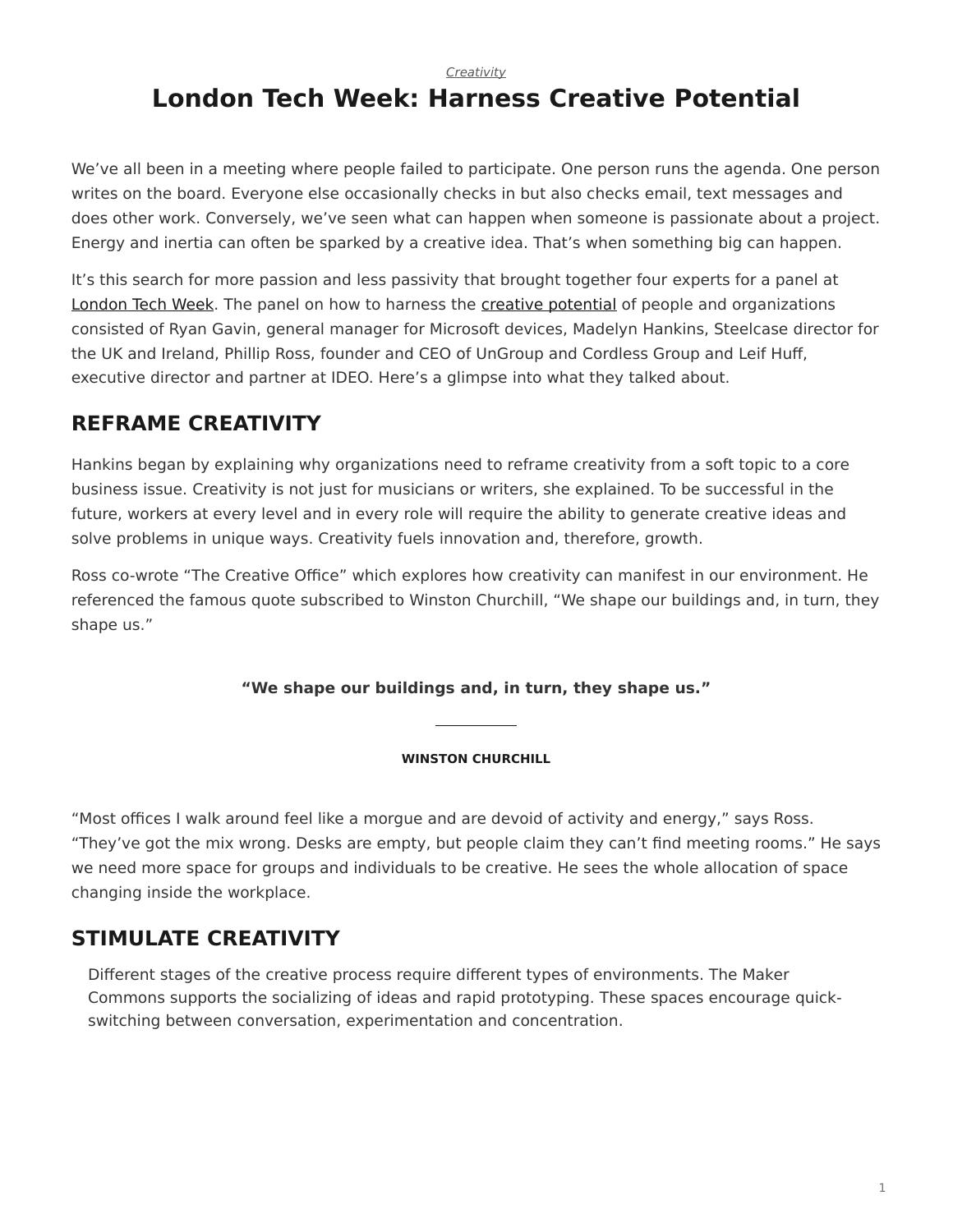Where do you get your best ideas? For many people, it's anywhere but the workplace.

"We have to create environments that [stimulate creativity.](https://www.steelcase.com/research/articles/topics/innovation/creating-conditions-for-creativity-in-the-workplace/) It's the unexpected that's interesting," says Ross. The office can be predictive, ordered and repetitive. He advocates for a heterogeneous approach, not one-size-fits-all. A variety of places can each stimulate a different kind of creative reaction.

Ross believes no one should have a desk. If people have an assigned desk, the inertia to sit at that desk is too great. He sees value in activity-based clustering where spaces are designed to enhance four creative activities; collaboration, communication, contemplation and concentration.

## **DESIGN FOR CREATIVITY**

Hankins and Gavin shared the new project Steelcase and Microsoft collaborated on - [Creative Spaces](https://www.steelcase.com/microsoft-steelcase/creativity/). The collection of interrelated spaces integrate place and technology to prompt the creative process. This ecosystem of spaces allows people and their information to move fluidly from place to place to best support creative behaviors.

The Ideation Hub is one of the Creative Spaces designed by Steelcase and Microsoft. It supports generative collaboration sessions and promotes the fluid interaction between people, ideas, tools and technology.

Instead of viewing technology as a utility, Gavin suggests using a different lens. Technology can be transformative. Consider the large-scale Surface Hub, for example. It encourages people to stand, participate, work shoulder-to-shoulder and easily integrates remote participants. Add the Surface Hub to a room thoughtfully-designed to encourage standing postures, proximity to the technology and privacy from distractions and, now, space and technology are working together to augment and optimize idea generation and information sharing.

At IDEO, Huff spends his days working with clients to use design-thinking to harness creativity and create innovative solutions in today's volatile business climate. It's expensive and a waste of resources, he said, when meetings don't accomplish anything or encourage people to engage. It's important to provide the environment and technologies that don't hinder progress and allow people to move between spaces to find their moment of creativity.

"People aren't buying a piece of furniture or a computer," says Gavin. "They are buying cultural change." All of the expert panelists expressed an excitement around the transformation going on right now in the world of work. By designing environments that consider space and technology in a holistic way, people will win by having better places to do better work.

To learn more about creating the conditions to support creative work, read [The Creative Shift](https://www.steelcase.com/research/articles/topics/creativity/creative-shift/) in the latest issue of 360 Magazine.